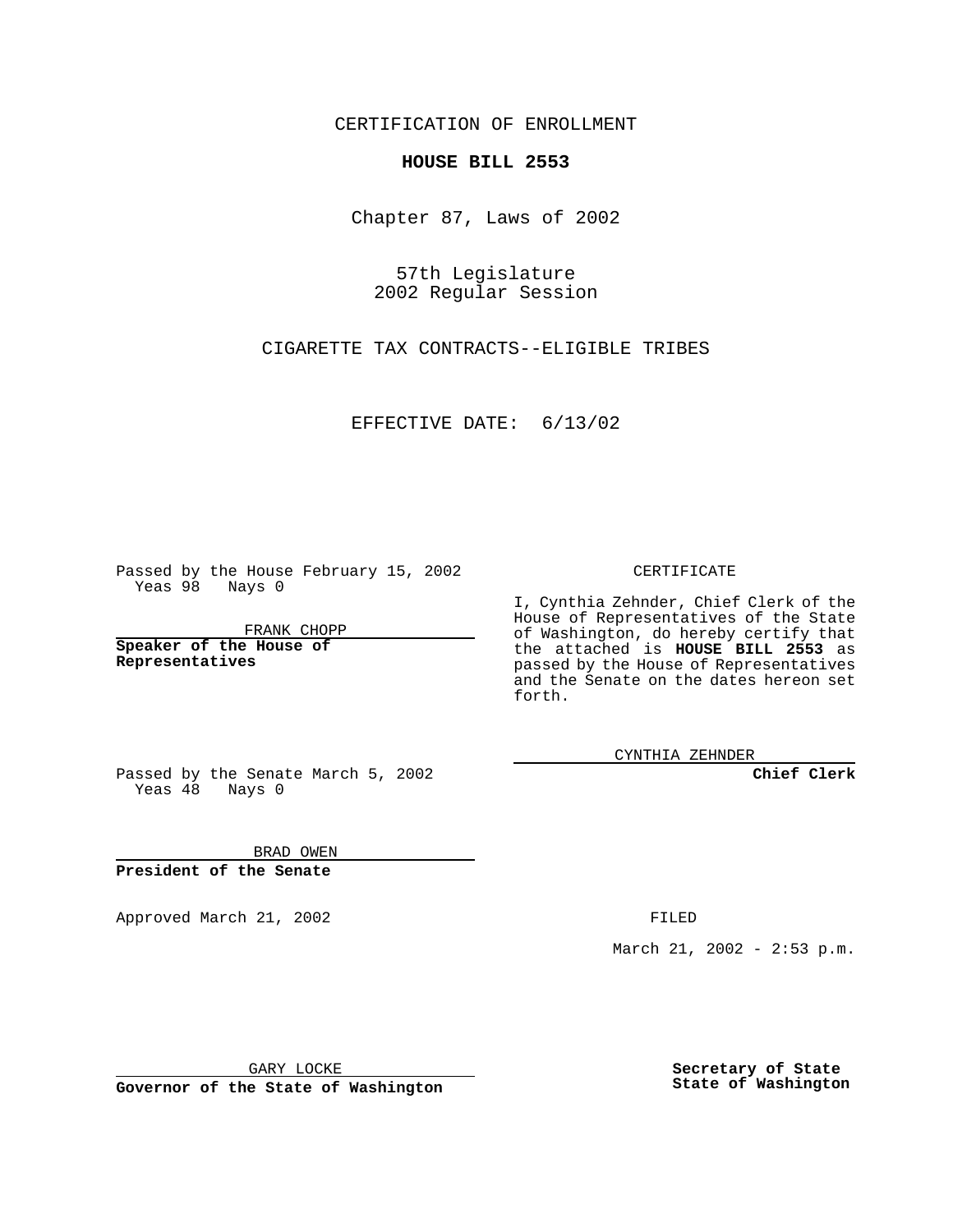## **HOUSE BILL 2553** \_\_\_\_\_\_\_\_\_\_\_\_\_\_\_\_\_\_\_\_\_\_\_\_\_\_\_\_\_\_\_\_\_\_\_\_\_\_\_\_\_\_\_\_\_\_\_

\_\_\_\_\_\_\_\_\_\_\_\_\_\_\_\_\_\_\_\_\_\_\_\_\_\_\_\_\_\_\_\_\_\_\_\_\_\_\_\_\_\_\_\_\_\_\_

Passed Legislature - 2002 Regular Session

**State of Washington 57th Legislature 2002 Regular Session**

**By** Representatives Morris, Pflug, Dunshee, Clements, Conway, Chase, Rockefeller and Veloria

Read first time 01/21/2002. Referred to Committee on Finance.

 AN ACT Relating to increasing the number of eligible tribes for cigarette tax contracts; and amending RCW 43.06.460.

BE IT ENACTED BY THE LEGISLATURE OF THE STATE OF WASHINGTON:

 **Sec. 1.** RCW 43.06.460 and 2001 2nd sp.s. c 21 s 1 are each amended to read as follows:

 (1) The governor is authorized to enter into cigarette tax contracts with the Squaxin Island Tribe, the Nisqually Tribe, Tulalip Tribes, the Muckleshoot Indian Tribe, the Quinault Nation, the Jamestown S'Klallam Indian Tribe, the Port Gamble S'Klallam Tribe, the Stillaguamish Tribe, the Sauk-Suiattle Tribe, the Skokomish Indian Tribe, the Yakama Nation, the Suquamish Tribe, the Nooksack Indian 12 Tribe, the Lummi Nation, the Chehalis Confederated Tribes, ((and)) the Upper Skagit Tribe, the Snoqualmie Tribe, and the Swinomish Tribe. Each contract adopted under this section shall provide that the tribal cigarette tax rate be one hundred percent of the state cigarette and state and local sales and use taxes within three years of enacting the tribal tax and shall be set no lower than eighty percent of the state cigarette and state and local sales and use taxes during the three-year phase-in period. The three-year phase-in period shall be shortened by